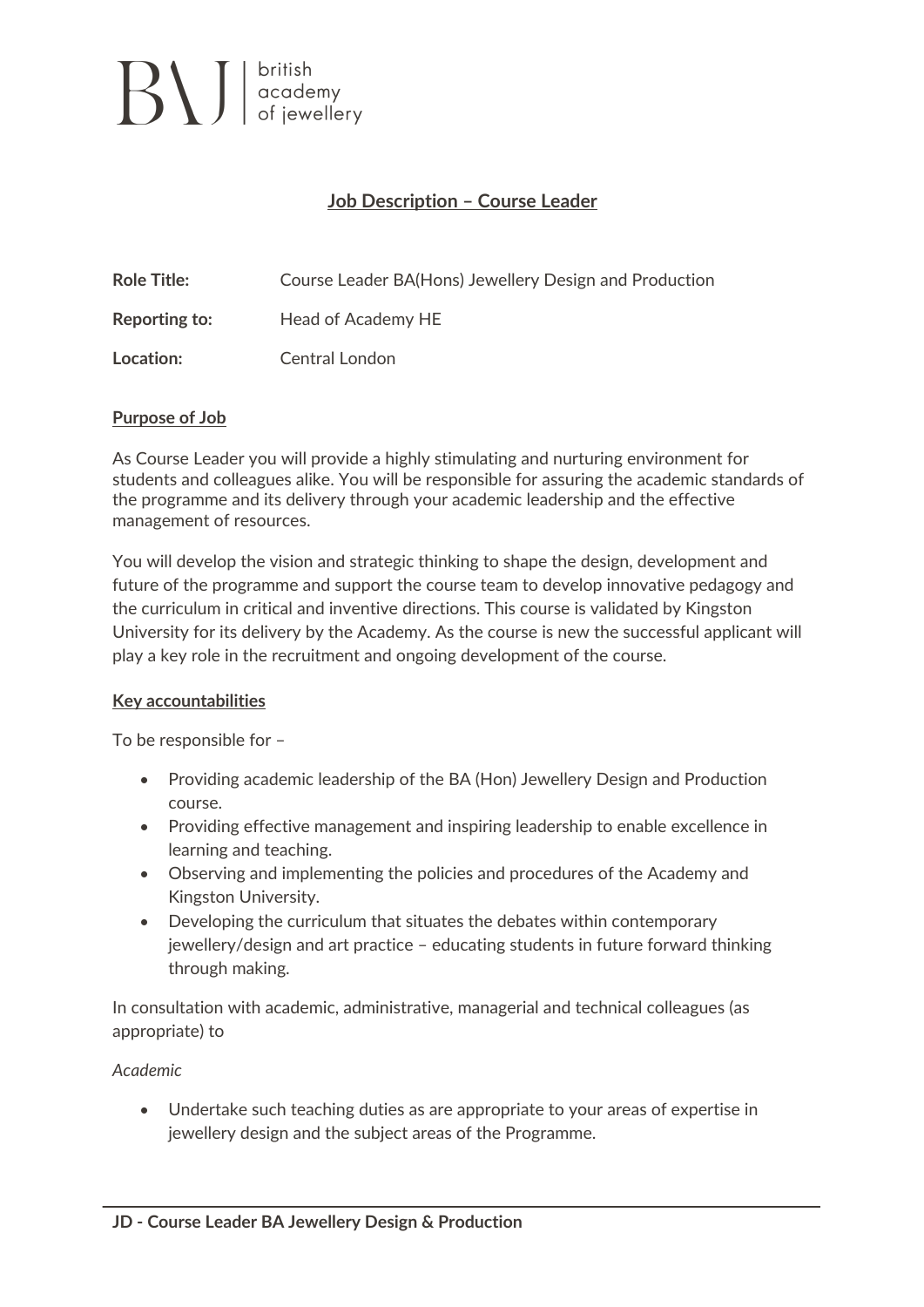# $\left\{\right\}$   $\left\{\right\}$   $\left\{\right.$  stritish academy<br>of jewellery

- Stay abreast of developments in the pedagogy of arts and design education and to ensure that these developments are reflected in the evolution of the teaching and learning methods employed on the Course.
- Extend the level of subject expertise and critical understanding on the Course so as to keep the Course at the forefront of practice.
- Contribute to the design and delivery of the curriculum in consultation with colleagues and within the structures and mechanisms established.
- Conduct assessment, which is rigorous, fair and clear, and undertaken within the policies established.
- Organise assessment of the Course, ensuring the rigour and parity of the process.

## *Quality Management and Enhancement*

- Contribute to the process of course development, minor modifications, major changes, validation, revalidation and review by the Academy, external agencies and professional bodies in liaison with relevant staff.
- Contribute to the work of the academic committees of the Academy.
- Contribute to the monitoring of the quality of learning and teaching through continuous course monitoring and to contribute to quality management and enhancement activities across the Programme, College and University.

## *Curriculum Design, Content and Organisation*

- Ensure that the curriculum is relevant, current and consistent with the mission of the Programme and the vision for the course.
- Ensure that the delivery of the curriculum is organised and resourced appropriately to the academic award, and to the learning styles and developmental stages of the students.
- Ensure that the learning (teaching and assessment) methods employed on the Course are appropriate to the academic award, resources allocated and the demands of the subject and the learning styles and developmental stages of the students.
- Plan and manage the assessment process, to comply with Academy policy and appropriate academic standards to ensure students are given constructive and timely feedback that helps them improve.
- Contribute to Academy committees, such as Assessment Boards.
- Undertake such teaching duties as are appropriate to the requirements of the course and consistent with your areas of expertise.

## *Student Support and Guidance*

- In liaison with, Admissions and Recruitment Team ensure that information provided to students enrolled on the Course is current, accessible and consistent.
- Contribute to information provided to students by the Academy and Programme.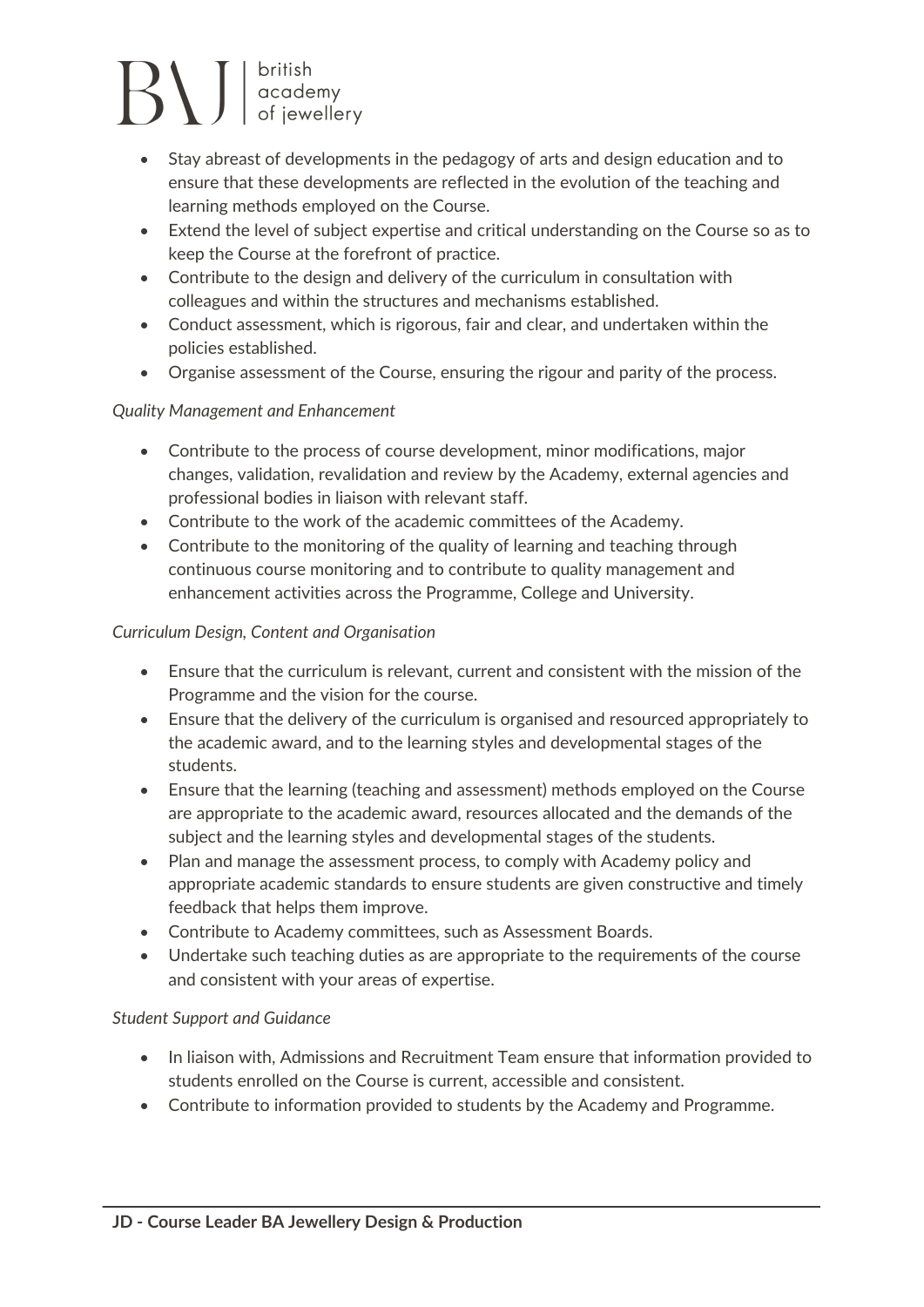# $\left| \bigcup_{\text{of } j} \bigcup_{\text{in } \mathcal{M}} \bigg| \right|_{\text{of } j}$

#### *Student Progression and Achievement*

- In liaison with the Admissions and MIS Team, support the maintenance of student records to ensure they are current, accurate and constructive.
- Support the recruitment and selection processes applicable to the course, ensuring the correct delivery of the Academy Admissions Policy.

### *Managerial*

- Schedule and organise Course activities and to contribute to the structuring of the programme ensuring co-ordination between all years of the Course.
- Enhance and extend the educational and creative links between the Course and external partners.
- Ensure the effective delivery of the course through the selection, appointment and management of appropriate hourly paid staff and the utilisation of established staff and the management of resources.
- Contribute to the effective and efficient recruitment of students to the Course within the policies established by the University and the College.

## *Entrepreneurship and Enterprise*

- Promote a culture of enterprise within the Programme/Course and amongst the student and staff community.
- Operate in a collegiate manner in liaising with appropriate colleagues in order to contribute to the income generating and related sponsorship activities of the Academy and Academy in areas that are directly related to their Academic Programme and areas of specialism.

## *Professional*

- Establish and maintain appropriate dialogues and relationships with the subject community (academic, governmental and commercial) and its audiences, nationally and internationally, continually updating knowledge of national academic developments, subject and skills, and relevant industrial and technological developments for the benefit of the course, colleagues and students.
- Undertake research and/or professional practice to maintain your subject currency as part of your own continuing professional development to ensure you maintain your position as a leader in your field, actively promoting and contributing to the professional and research profile of the Programme, as an individual and through research groups and / or consultancy projects.

### *General*

• Work in accordance with the Academy's Equal Opportunities Policy and the Staff Charter, promoting equality and diversity in your work.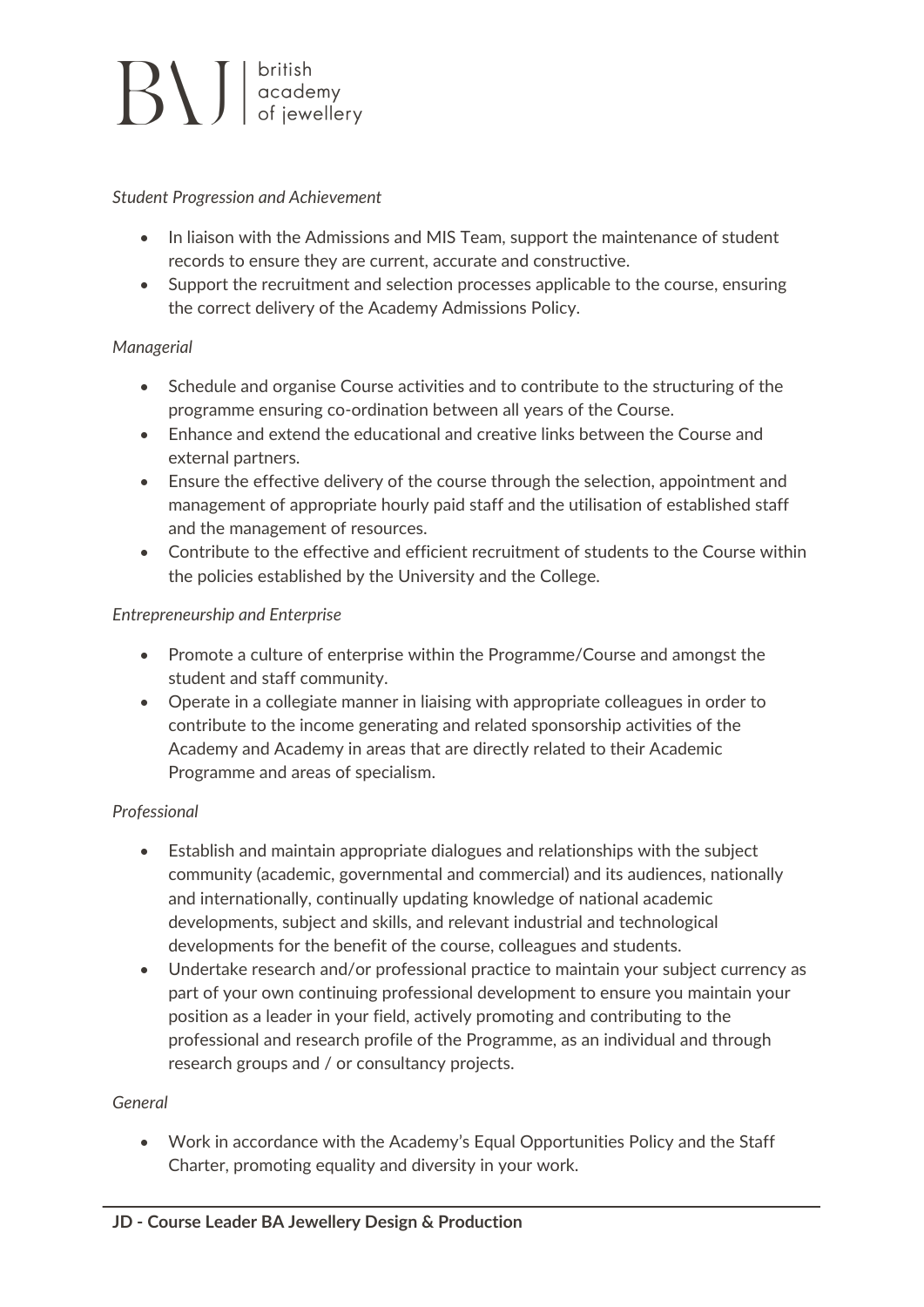# $\sum_{\text{of}~\text{j}}$

- Make full use of all information and communication technologies in adherence to data protection policies to meet the requirements of the role and to promote organisational effectiveness.
- Conduct all financial matters associated with the role in accordance with the Academy's policies and procedures, as laid down in the Financial Regulations.
- Perform such duties consistent with the role as may be assigned from time to time, anywhere within the Academy.

## **Person Specification**

- Relevant undergraduate and post-graduate degree or a closely related discipline
- PG Cert or equivalent experience. (desired)
- A detailed knowledge and deep understanding of contemporary jewellery processes and practices in relation to international jewellery academic and industry contexts.
- Knowledge of subject specific research in an academic and/or professional environment.
- Knowledge of delivering teaching and learning within a specialist subject base.
- Experience of teaching & assessment in a higher education environment in a relevant field of practice.
- Experience of working with emergent technologies applied critically in a professional and/or academic context.
- Experience of working with diverse materials, applying and investigating them in innovative jewellery designs or related practice.
- Curriculum development experience.
- Experience of leadership and management of Undergraduate provision.
- Communicates effectively orally and in writing adapting the medium and the message for a diverse audience in an inclusive and accessible way.
- Motivates and leads a team effectively, setting clear objectives to manage performance.
- Applies innovative digital approaches to course leadership, teaching, learning or professional practice to support excellent teaching, pedagogy and inclusivity.
- Applies own research to develop learning and assessment practice. (desired)
- Familiar with debates and research relating to planet emergency, decolonising the curriculum and awarding gaps within the HE Sector. (desired)
- Plans, prioritises and manages resources effectively to achieve long term objectives.
- Builds effective teams, networks or communities of practice and fosters constructive cross team collaboration.
- Contributes to improving or adapting provision to enhance the online student experience or customer service.
- Suggests practical solutions to new or unique problems.